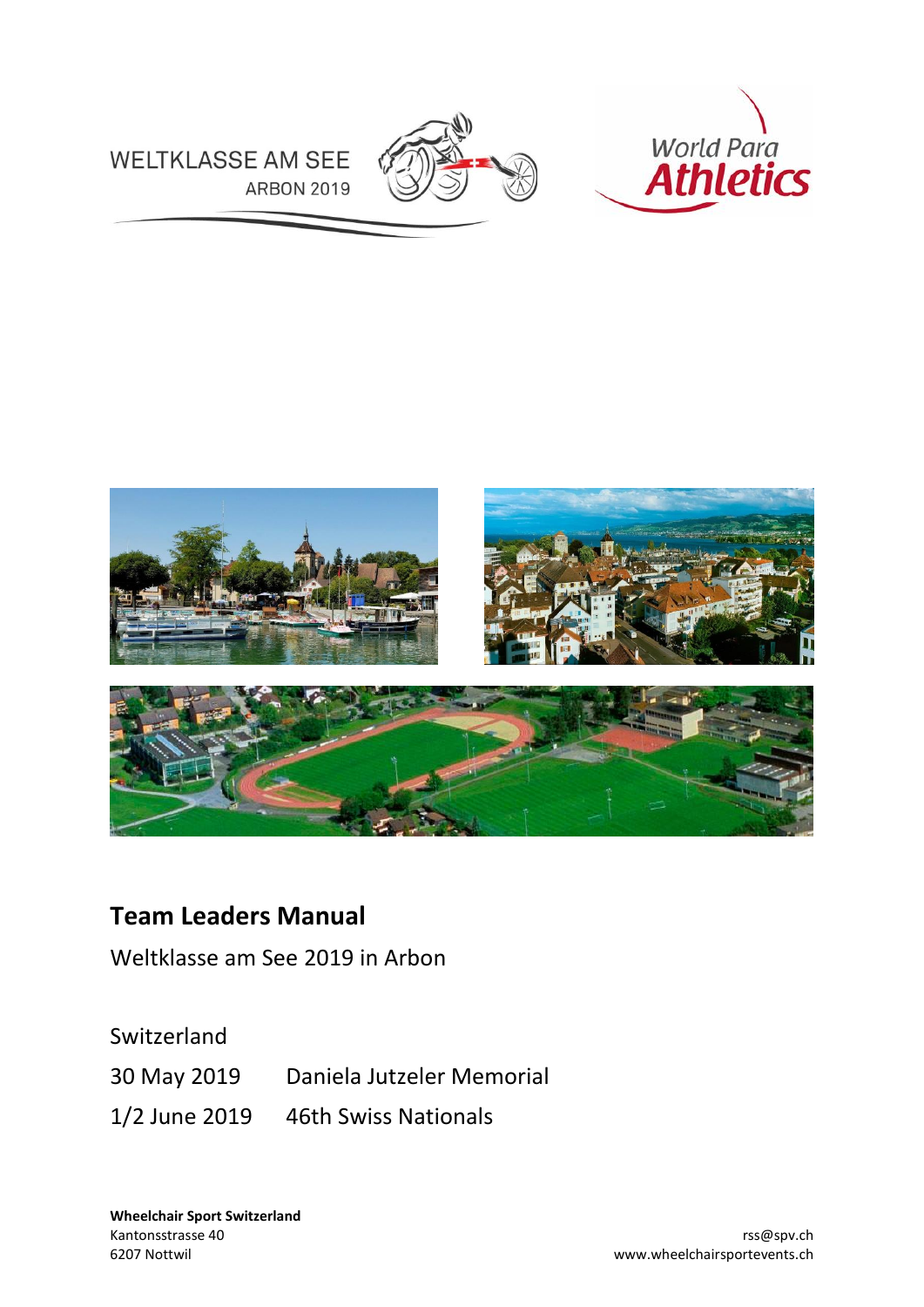## <span id="page-1-0"></span>**Contents**

| 1     |  |  |  |  |
|-------|--|--|--|--|
| 2     |  |  |  |  |
| 3     |  |  |  |  |
| 4     |  |  |  |  |
| 4.1   |  |  |  |  |
| 4.2   |  |  |  |  |
| 4.3   |  |  |  |  |
| 4.4   |  |  |  |  |
| 4.5   |  |  |  |  |
| 4.6   |  |  |  |  |
| 4.7   |  |  |  |  |
| 5     |  |  |  |  |
| 5.1   |  |  |  |  |
| 5.2   |  |  |  |  |
| 5.3   |  |  |  |  |
| 6     |  |  |  |  |
| 7     |  |  |  |  |
| 7.1   |  |  |  |  |
| 7.2   |  |  |  |  |
| 7.2.1 |  |  |  |  |
| 7.2.2 |  |  |  |  |
| 8     |  |  |  |  |
| 8.1   |  |  |  |  |
| 8.2   |  |  |  |  |
| 8.3   |  |  |  |  |
| 8.4   |  |  |  |  |
| 8.5   |  |  |  |  |
| 9     |  |  |  |  |
| 10    |  |  |  |  |
| 10.1  |  |  |  |  |
| 10.2  |  |  |  |  |
| 10.3  |  |  |  |  |
| 11    |  |  |  |  |
| 11.1  |  |  |  |  |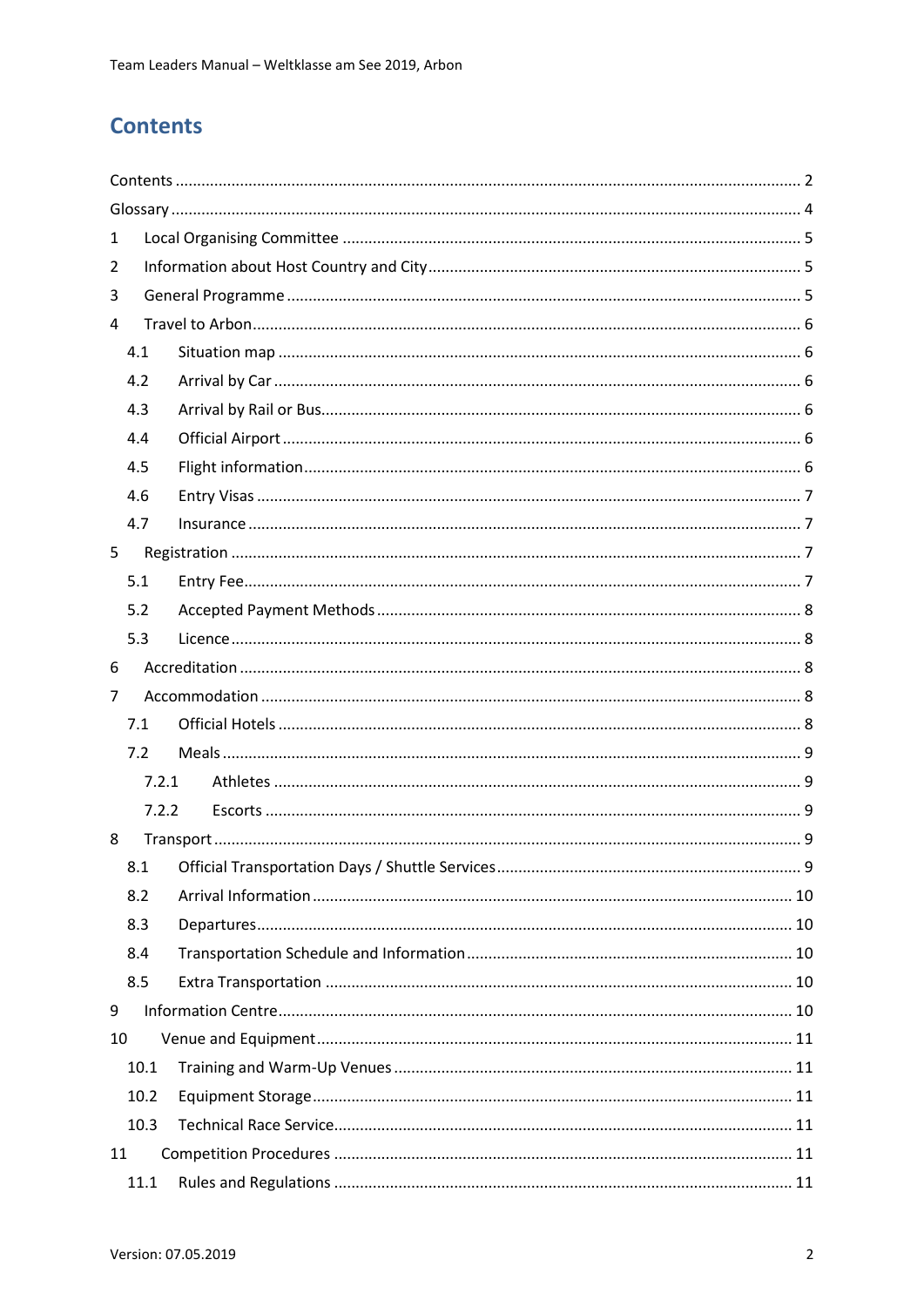|    | 11.2  |  |
|----|-------|--|
|    | 11.3  |  |
|    | 11.4  |  |
|    | 11.5  |  |
|    | 11.6  |  |
|    | 11.7  |  |
|    | 11.8  |  |
|    | 11.9  |  |
|    | 11.10 |  |
|    | 11.11 |  |
| 12 |       |  |
|    | 12.1  |  |
|    | 12.2  |  |
| 13 |       |  |
| 14 |       |  |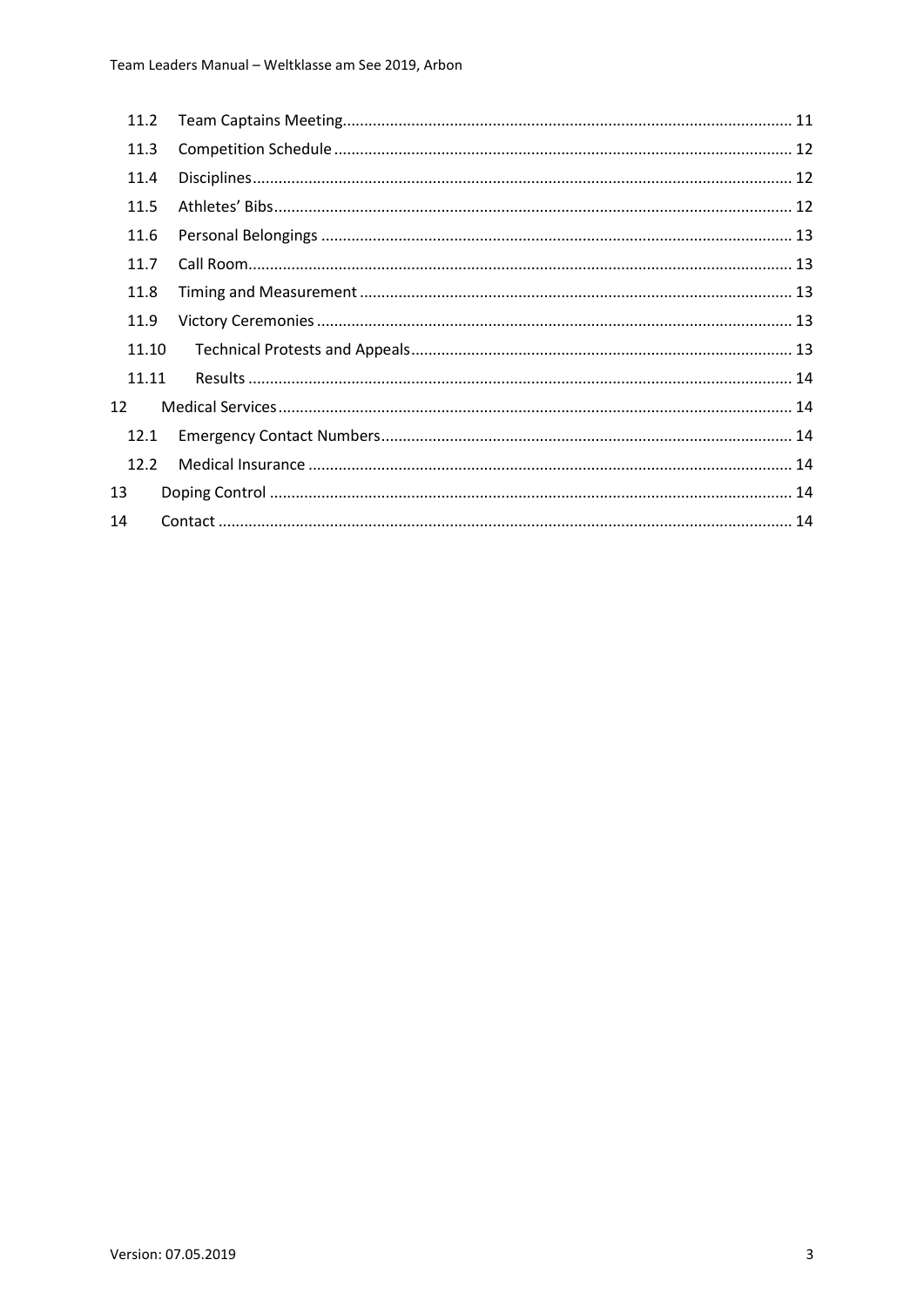# <span id="page-3-0"></span>**Glossary**

| <b>DJM</b> | Daniela Jutzeler Memorial                    |
|------------|----------------------------------------------|
| GZI        | Guido A Zäch Institute                       |
| LOC        | <b>Local Organising Committee</b>            |
| SN         | <b>Swiss Nationals</b>                       |
| <b>SBB</b> | Schweizerische Bundesbahnen > Swiss Railways |
| <b>SPC</b> | <b>Swiss Paraplegics Centre</b>              |
| <b>TD</b>  | <b>Technical Delegate</b>                    |
| <b>TIC</b> | <b>Technical Information Centre</b>          |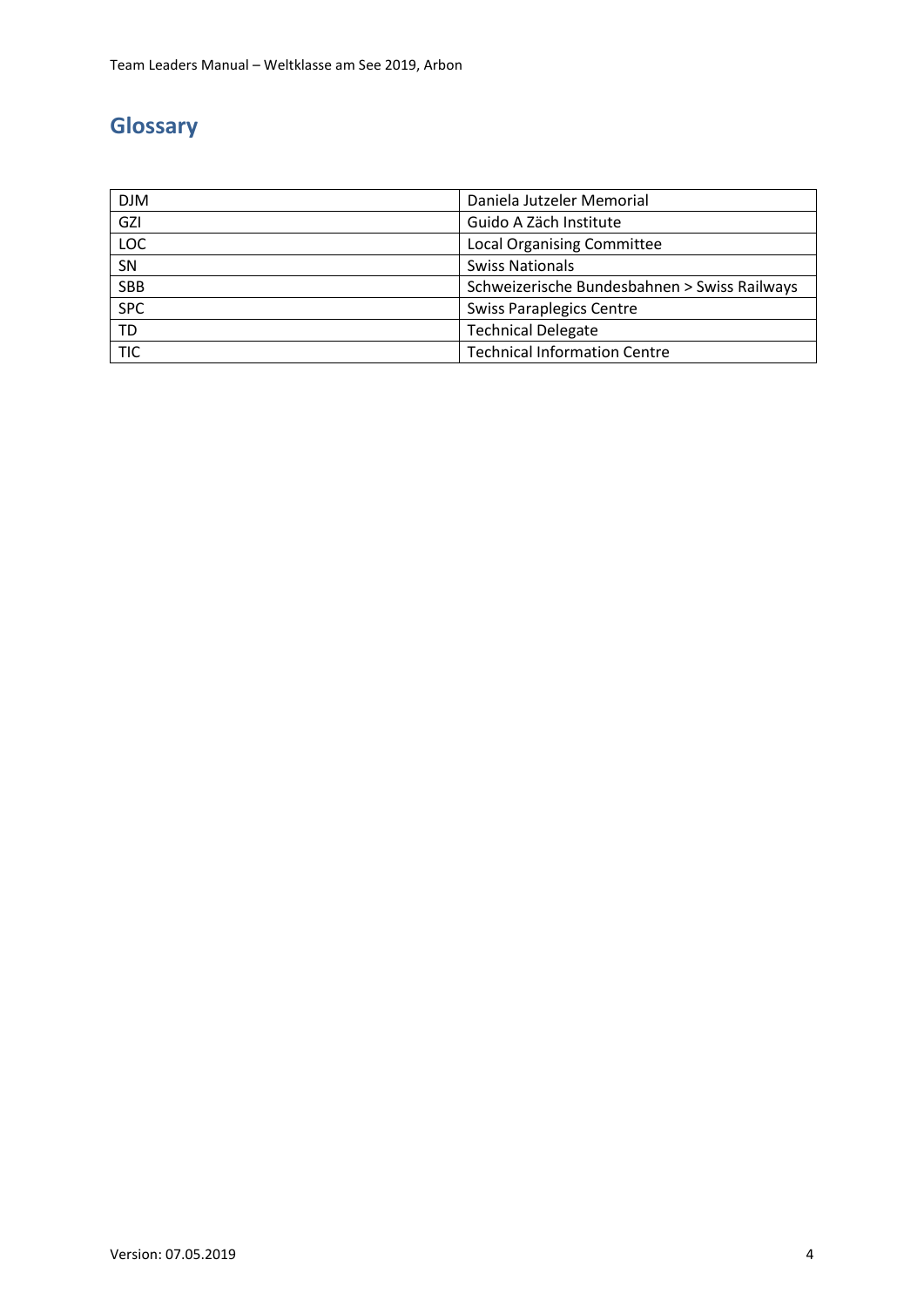# <span id="page-4-0"></span>**1 Local Organising Committee**

| <b>LOC President</b>                        | <b>Nick Sigg</b>                    |
|---------------------------------------------|-------------------------------------|
| <b>LOC Vice President</b>                   | <b>Roman Fuchs</b>                  |
| <b>Finances</b>                             | Anina Morf                          |
| Secretary                                   | Angela Wenk                         |
| Sponsoring                                  | Christoph Lehner                    |
| Marketing                                   | Antonia Wenk                        |
| Catering                                    | Regula and Ernst Walser             |
| Infrastructure and Construction             | Hans Gächter                        |
| Transportation                              | Linus Dörig                         |
| Accommodation                               | Lola Pierobon                       |
| Volunteers                                  | Naemi Brühwiler and Bianca Petrassi |
| <b>Competition STV Arbon</b>                | Marco Lehner                        |
| Wheelchair Sport Switzerland Competition    | Andreas Heiniger                    |
| Wheelchair Sport Switzerland Administration | Linda Wiprächtiger                  |

# <span id="page-4-1"></span>**2 Information about Host Country and City**

| Location                           | Arbon, Switzerland                          |
|------------------------------------|---------------------------------------------|
| Population                         | 14'300 people                               |
| Climate                            | <b>Climate of Switzerland</b>               |
| Language                           | Swiss German                                |
| Religion                           | Roman Catholic                              |
| Capital                            | Berne                                       |
| Local Time                         | Central European (Summer) Time              |
| Electricity                        | 230 Volt                                    |
| <b>Driving</b>                     | Driving in Switzerland on a foreign licence |
| International Calls (Country Code) | 0041                                        |
| Currency                           | <b>CHF</b>                                  |

# <span id="page-4-2"></span>**3 General Programme**

| <b>Date</b>  | <b>Time</b>      | Event                            | Location                    |
|--------------|------------------|----------------------------------|-----------------------------|
| 27 May       | All Day          | <b>Arrivals</b>                  | Zurich $\rightarrow$ Arbon  |
| 28 May       |                  | (incl. Transfers from Nottwil)   | Nottwil $\rightarrow$ Arbon |
| 29 May       |                  |                                  |                             |
| 29 May       | $3.00 - 5.00$ PM | <b>Accreditation DJM+SN</b>      | Information desk at the     |
| 30 May       | $7.00 - 8.00$ AM |                                  | 'Berufsschulhaus'           |
| 1 June       | $8.00 - 8.30$ AM |                                  |                             |
| 30 May       | 8.00 AM          | <b>Team Captains Meeting DJM</b> | Meeting Point: Finish area  |
| 30 May       | All Day          | <b>Competition DJM</b>           | Stacherholz                 |
| 1 June       | 8.00 AM          | <b>Team Captains Meeting SN</b>  | Meeting Point: Finish area  |
| $1 + 2$ June | All Day          | <b>Competition SN</b>            | Stacherholz                 |
| 3 June       | All Day          | Departures                       | Arbon $\rightarrow$ Zurich  |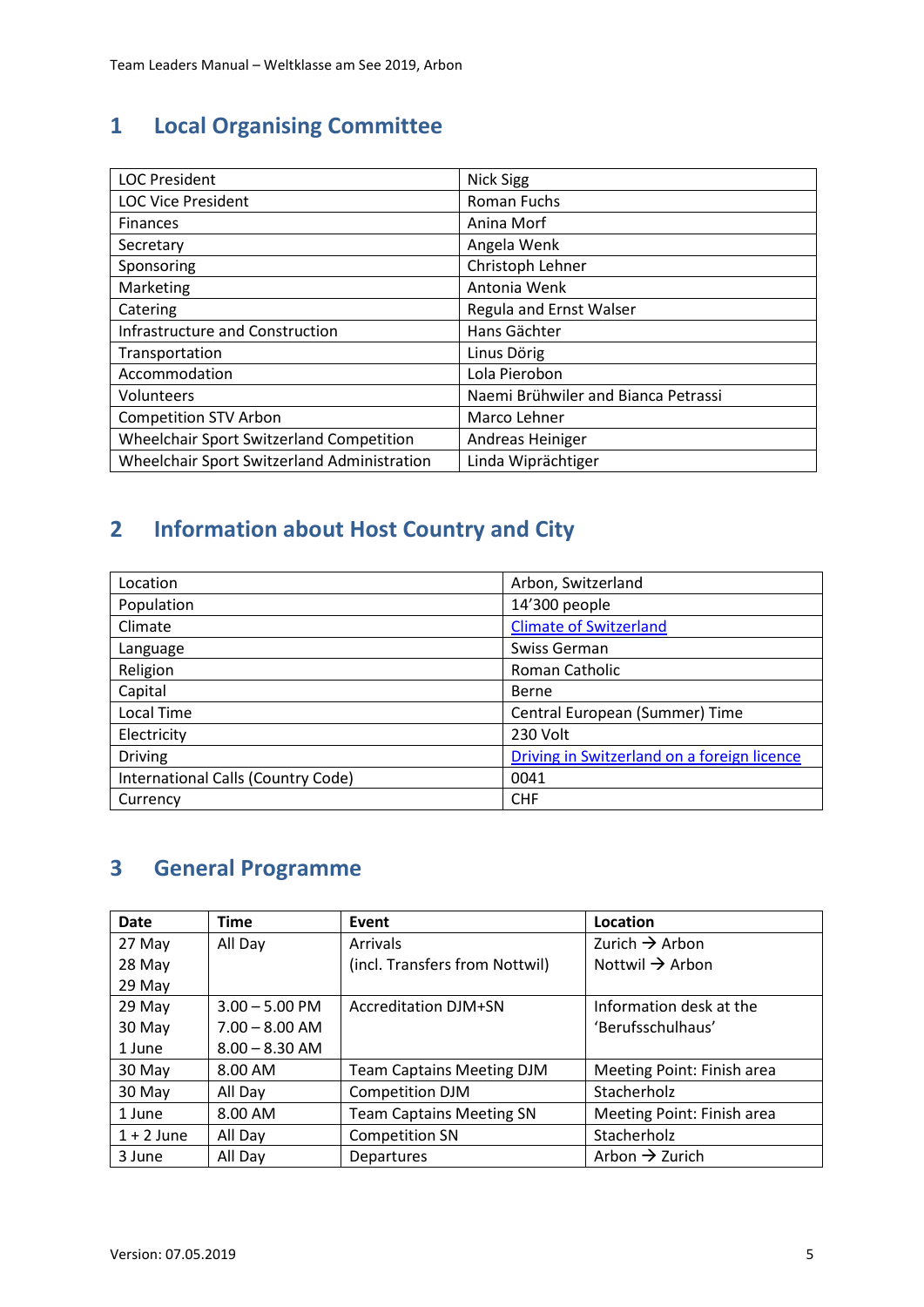## <span id="page-5-0"></span>**4 Travel to Arbon**

### <span id="page-5-1"></span>**4.1 Situation map**

Here you will find the situation map of th[e competition area Stacherholz, Arbon.](http://www.wheelchairsportevents.ch/__/frontend/handler/document/42/715/Situationsplan%20Stacherholz%20mit%20Legende_a.pdf)

### <span id="page-5-2"></span>**4.2 Arrival by Car**

Coming from St Gallen and St Margrethen follow the autobahn (motorway). Take the exit signposted 'Arbon-Süd' for the town centre. From here the way to the parking lot is signalizes. From southern Germany we recommend crossing with the car ferry from Friedrichshafen to Romanshorn. From here the main road leads directly into the centre of Arbon.

[www.map.search.ch](http://www.map.search.ch/)

#### **Address**

Sportplatz Stacherholz Stacherholzstrasse 38 9320 Arbon

Participants and spectators who travel individually with their own car, are responsible themselves for the transport to the competition area. Charges apply for all parking lots – except on competition days.

### <span id="page-5-3"></span>**4.3 Arrival by Rail or Bus**

Arbon is on the direct train line from Zürich to Rorschach, as well as on the line from Schaffhausen to Chur. At the train station in Arbon take the bus in the direction of St. Gallen until Wildpark, then 3 minutes walking until the arena Stacherholz. [Timetable SBB](https://www.sbb.ch/en/)

## <span id="page-5-4"></span>**4.4 Official Airport**

The official airport is Zurich (ZRH) where the LOC will provide transportation to the official hotels. Zurich Airport is located 95 km from Arbon.

## <span id="page-5-5"></span>**4.5 Flight information**

In order for the LOC to arrange the airport transfers, your flight information will be required in advance. The LOC will need accurate information about each person, including; number of persons, name/family name, number of wheelchair users, type of wheelchair (manual or electric), flight number, arrival time, and quantity of luggage as demanded by the transport manager.

The LOC cannot provide any transportation for athletes/escorts that do not provide their flight information on time.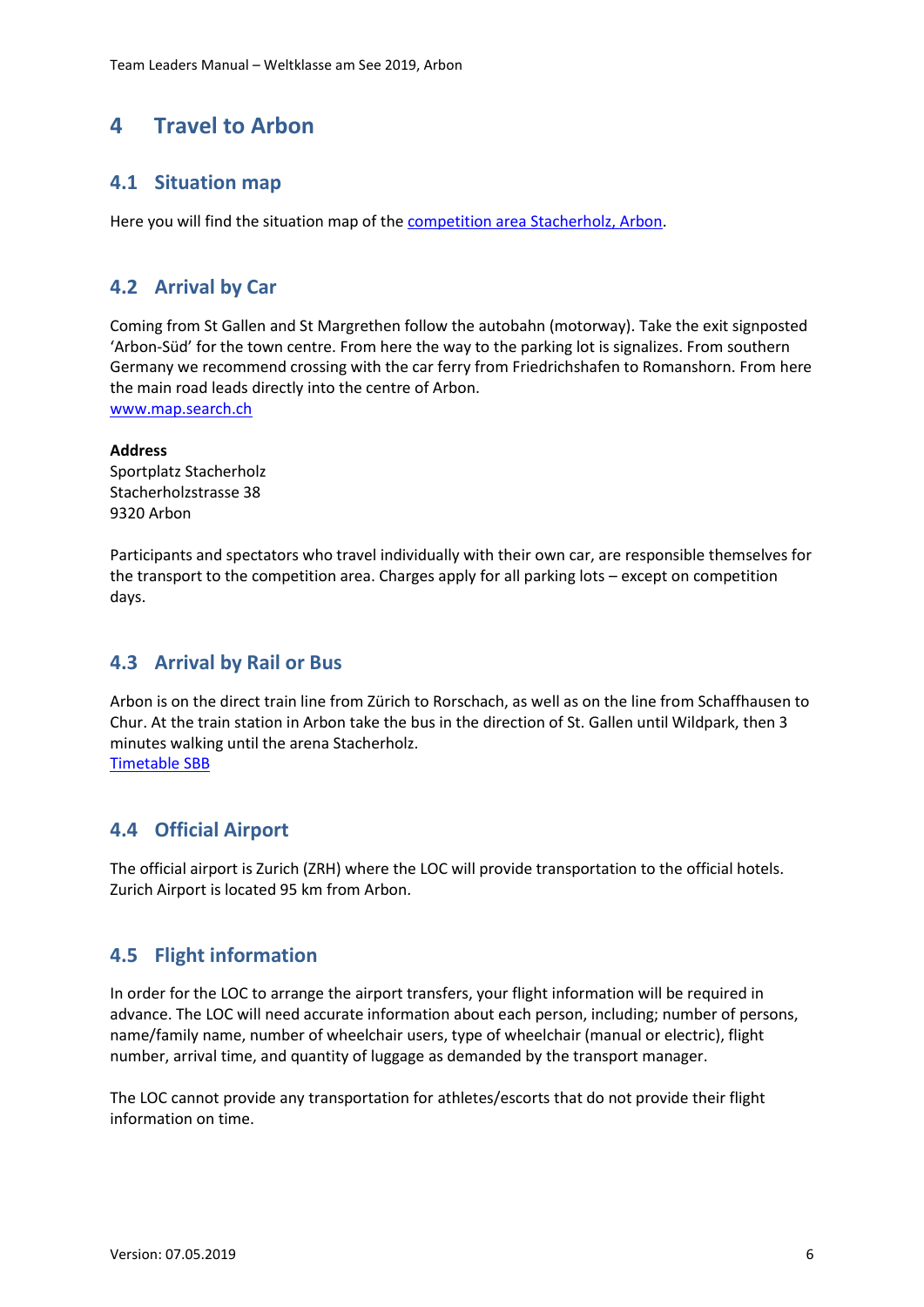### <span id="page-6-0"></span>**4.6 Entry Visas**

Please check with your local Embassy or High Commission to see what the Visa requirements and costs are for entering Switzerland from your country. Please read the Visa Information for Foreigners for applying a Swiss visa. Please make your visa application in person and **at least two months before traveling to Switzerland** to avoid any difficulties.

For detailed information, please visit the website of the [Swiss Ministry of Foreign Affairs:](https://www.sem.admin.ch/sem/en/home/themen/einreise.html)

- [Do I require a visa for Switzerland?](https://www.sem.admin.ch/sem/en/home/themen/einreise/merkblatt_einreise.html)
- [Where and how to apply for a visa for Switzerland?](https://www.swiss-visa.ch/register/i210_select_country_view.action)

Do you need a **confirmation of participation letter** for your visa application? Please send your request t[o rss@spv.ch](mailto:rss@spv.ch) and indicate the following information:

- Name, first name
- Athlete or staff person
- Nationality
- Date of birth
- Passport no.
- Expiry date of passport
- Arrival date
- Departure date

**Travel insurance required:** The competent authorities require persons visiting Switzerland to have travel insurance that covers the costs of emergency rescue, repatriation for medical reasons, or emergency medical assistance, as well as emergency hospital care in case of accident or sudden illness during the stay.

#### <span id="page-6-1"></span>**4.7 Insurance**

All athletes will be required to obtain personal health, accident and liability insurances. The Local Organising Committee excludes any liability and assumes no responsibility for loss or theft of materials or personal belongings during the entire official period from arrival to departure.

## <span id="page-6-2"></span>**5 Registration**

**Registration is closed.**

#### <span id="page-6-3"></span>**5.1 Entry Fee**

The Entry Fee of CHF 50.00 for the Daniela Jutzeler Memorial includes 1 lunch. The Entry Fee of CHF 80.00 for the Swiss Nationals includes 2 lunches.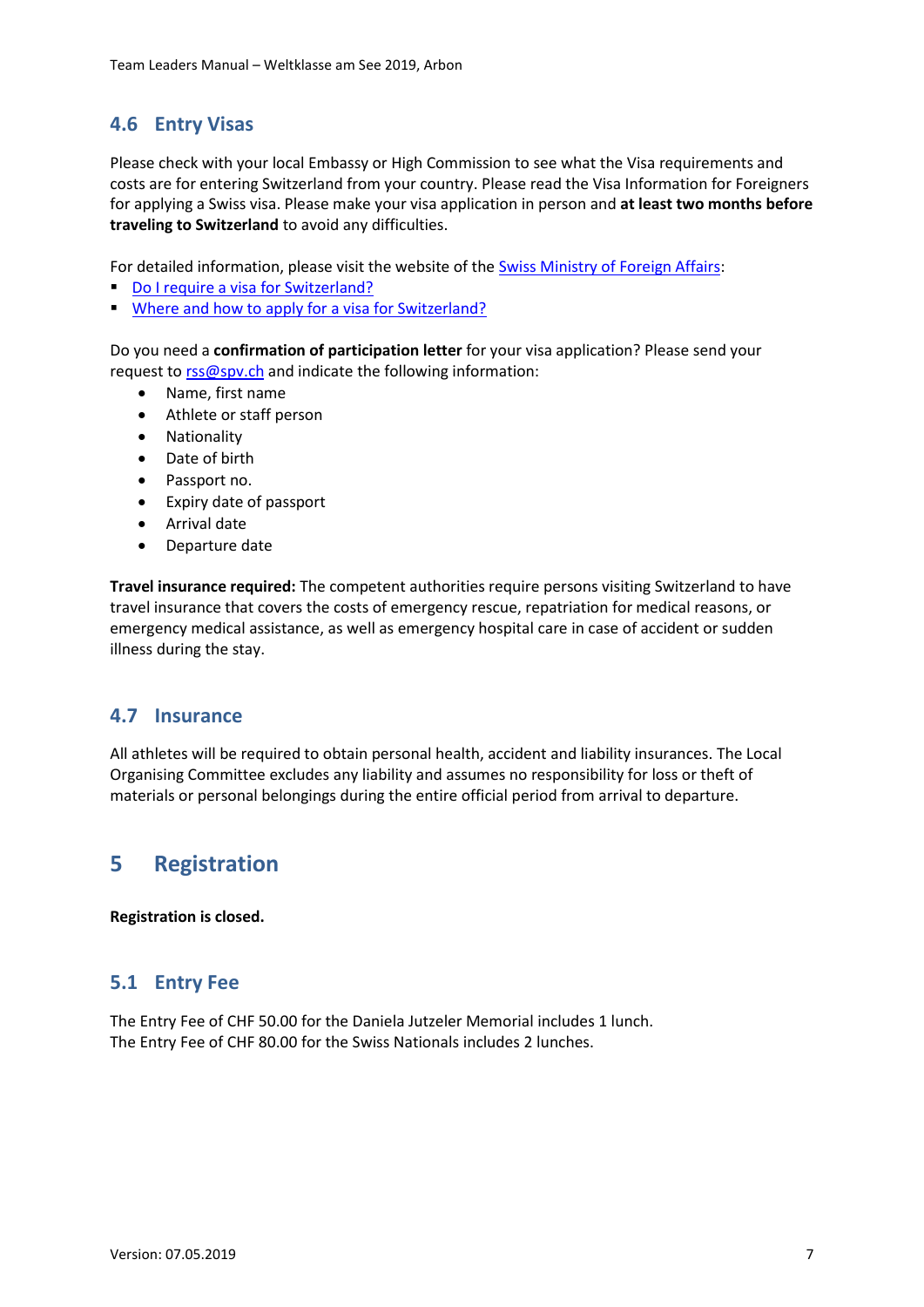#### <span id="page-7-0"></span>**5.2 Accepted Payment Methods**

Payment is possible by PayPal t[o rss@spv.ch](mailto:rss@spv.ch) or bank transfer. These are the account details:

| Beneficiary:                        | Schweizer Paraplegiker-Vereinigung, CH-6207 Nottwil |
|-------------------------------------|-----------------------------------------------------|
| Bank name:                          | Luzerner Kantonalbank                               |
| Bank address:                       | Pilatusstrasse 12, Postfach, CH-6002 Luzern         |
| Bank account number: 1415.1092.2007 |                                                     |
| BC-Number:                          | 778                                                 |
| SWIFT/BC:                           | LUKBCH2260A                                         |
| IBAN:                               | CH11 0077 8141 5109 2200 7                          |

REGISTRATION IS COMPLETE ONLY AFTER PAYMENT IN FULL HAS BEEN RECEIVED BY WHEELCHAIR SPORTS SWITZERLAND.

#### <span id="page-7-1"></span>**5.3 Licence**

Foreign competitors must possess a valid IPC licence. Swiss wheelchair competitors must additionally possess a valid RSS licence.

## <span id="page-7-2"></span>**6 Accreditation**

Athletes can pick up their start numbers for the Daniela Jutzeler Memorial and Swiss Nationals at the Information desk in the 'Berufsschulhaus' (see situation map Arbon no. 1 'accreditation').

**Wednesday 29 May 2019** 03.00 – 05.00 PM

**Thursday 30 May 2019** 07.00 – 08.00 AM

**Saturday 1 June 2019** 07.00 – 08.00 AM

## <span id="page-7-3"></span>**7 Accommodation**

All athletes and escorts are responsible for the booking of their rooms. Room allocation will take place on receipt of registration at the hotel. The number of rooms is limited. After the entry deadline any rooms still available will be released by the hotel.

## <span id="page-7-4"></span>**7.1 Official Hotels**

You will find the list of the official hotels here[: Hotel list Arbon](http://www.wheelchairsportevents.ch/en/events_2019/arbon_2019/accommodationtransports/)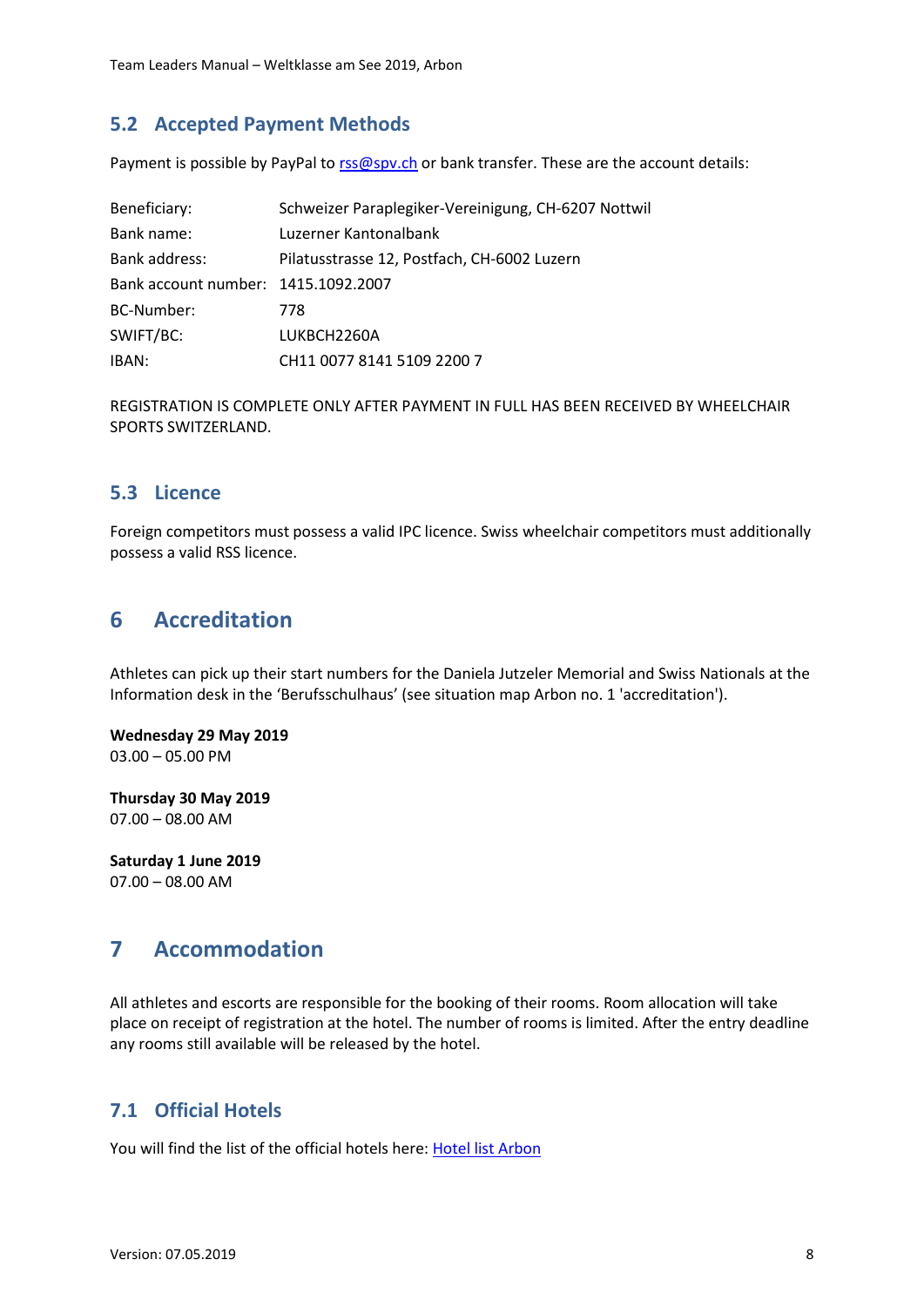### <span id="page-8-0"></span>**7.2 Meals**

Breakfast will be provided at the hotel. For more information about breakfast times please contact the hotel directly.

#### <span id="page-8-1"></span>**7.2.1 Athletes**

Athletes will need a voucher to get their meals. All meal vouchers are included to the start numbers. The meals will be provided at the sports hall on the competition area and will be served according to the following times:

| Thursday 30 May 2019 | Lunch |
|----------------------|-------|
| Saturday 1 June 2019 | Lunch |
| Sunday 2 June 2019   | Lunch |

#### <span id="page-8-2"></span>**7.2.2 Escorts**

There are food facilities at the competition area for escorts [\(see situation map no. 12\)](http://www.wheelchairsportevents.ch/__/frontend/handler/document/42/715/Situationsplan%20Stacherholz%20mit%20Legende_a.pdf).

## <span id="page-8-3"></span>**8 Transport**

#### <span id="page-8-4"></span>**8.1 Official Transportation Days / Shuttle Services**

Transport is only provided to the official hotels (see 7.1). Transport Zurich Airport – accommodation/accommodation – Zurich Airport is provided on the following days:

| <b>Arrival Days:</b>                   | Monday 27 May 2019       |
|----------------------------------------|--------------------------|
| (CHF 55.00 per Person)                 | Tuesday 28 May 2019      |
|                                        | Wednesday 29 May 2019    |
| <b>Departure Days:</b>                 | Monday 3 June 2019       |
| (CHF 55.00 per Person)                 |                          |
| <b>Transfer from Nottwil to Arbon:</b> | Monday 27 May 2019       |
| (CHF 65.00 per Person)                 |                          |
| *Shuttle Arbon:                        | Tuesday 28 May           |
| (CHF 20.00 per Day and Person)         | Wednesday 29 May         |
|                                        | Thursday 30 May          |
|                                        | Saturday 1 June          |
|                                        | Sunday 2 June 2019       |
|                                        | (no shuttles on Friday!) |

\*Shuttle service from the official accommodation to the competition area and back to the official accommodation.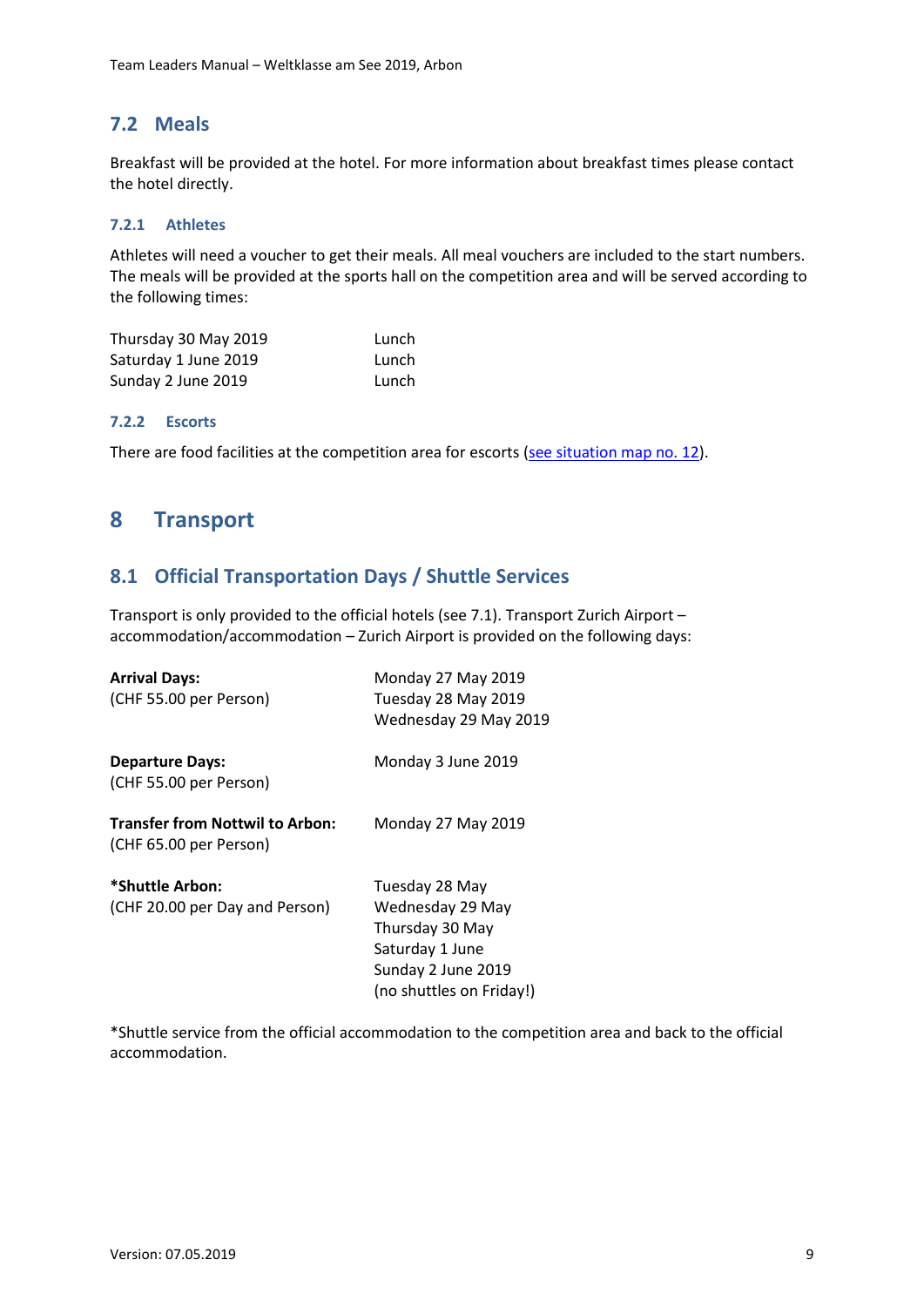### <span id="page-9-0"></span>**8.2 Arrival Information**

- The LOC will provide ground transportation from Zurich Airport to the official Hotels in Arbon. If delegations wish to stay outside the official Hotels, they shall organise their own transportation between the competition area in Arbon and its hotels.
- Requests for transportation on non-official days can be sent to [rss@spv.ch.](mailto:rss@spv.ch)
- To provide a good transportation service the LOC will need accurate information about each person, including; number of persons, name/family name, number of wheelchair users, type of wheelchair (manual or electric), flight number, arrival time, and quantity of luggage.

#### <span id="page-9-1"></span>**8.3 Departures**

- All persons who booked a departure transportation will be requested to confirm the departure information at the accreditation.
- Requests for transportation from Arbon to Zurich Airport on non-official departure days can be sent to [rss@spv.ch.](mailto:rss@spv.ch)
- Please ask your hotel for more information about the check-out time. Team members must settle any outstanding costs (telephone, laundry, minibar, etc.) with the accommodation front desk prior to departure.

#### <span id="page-9-2"></span>**8.4 Transportation Schedule and Information**

Everyone who booked a transport will get an e-mail with his transportation information. Furthermore, the arrival and the departure transportation schedule as well as the shuttle transportation schedule between the hotels and the competition area in Arbon will be published on [www.wheelchairsportevents.ch.](http://www.wheelchairsportevents.ch/)

During the accreditation and competition days the transport manager will be assisting for questions about transports. You will find him at the Information Desk at the 'Berufsschulhaus'.

#### <span id="page-9-3"></span>**8.5 Extra Transportation**

Requests for transportation on non-official transportation days (arrival and departure) can be sent to [rss@spv.ch.](mailto:rss@spv.ch) Only the official Hotels are being served. Please indicate your complete name, contact data, flight information and baggage information. Drivers will not accept to transport individuals who are not registered.

## <span id="page-9-4"></span>**9 Information Centre**

There is an Information Centre at the 'Berufsschulhaus' [\(see situation map no. 1\)](http://www.wheelchairsportevents.ch/__/frontend/handler/document/42/715/Situationsplan%20Stacherholz%20mit%20Legende_a.pdf). It will be open during the competition.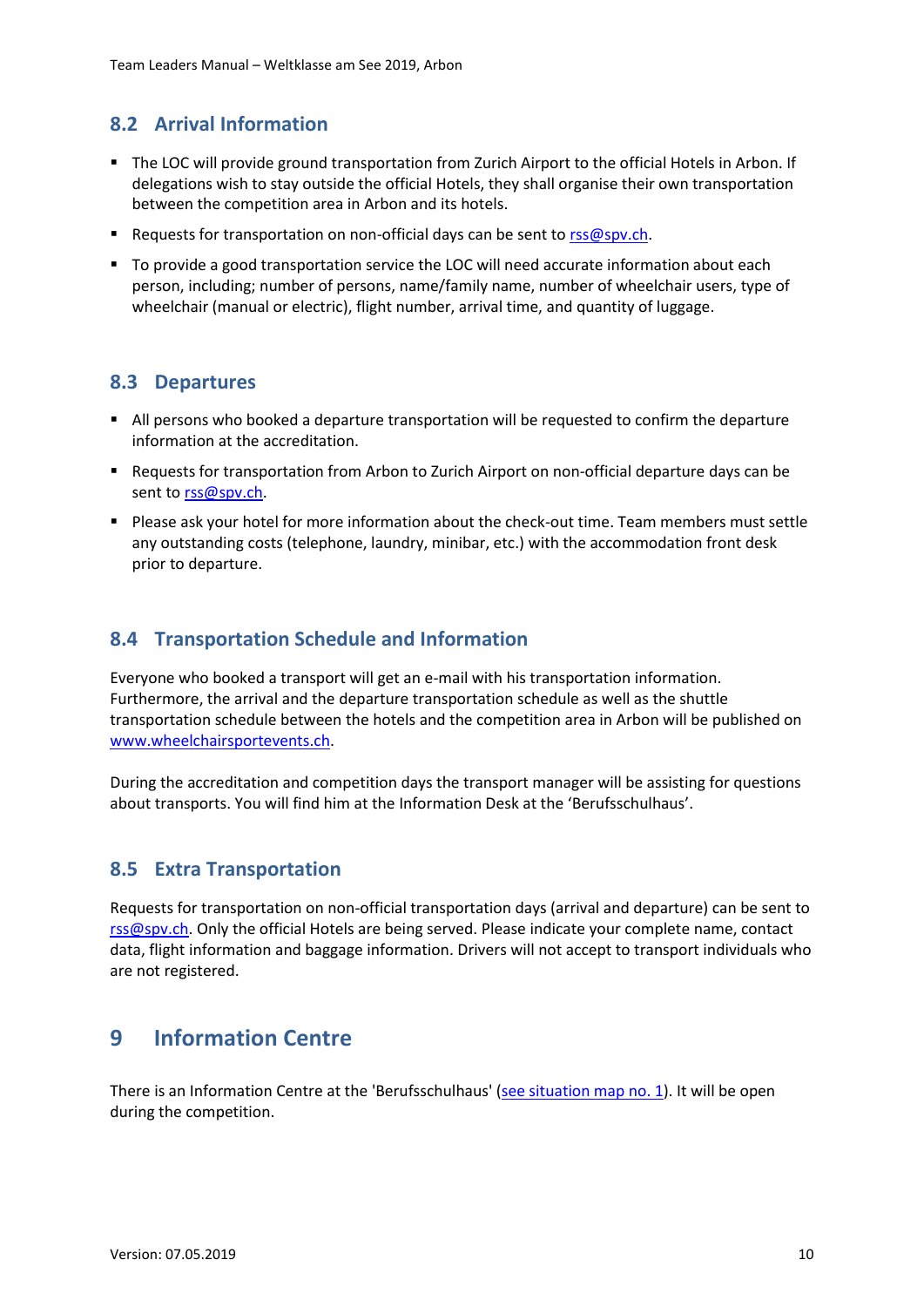## <span id="page-10-0"></span>**10 Venue and Equipment**

#### <span id="page-10-1"></span>**10.1 Training and Warm-Up Venues**

The sport area Stacherholz can be used from Tuesday 28 May to Wednesday 29 May and Friday 31 May 2019. **The track is booked from 9.00 AM – 5.00 PM for trainings**. No private/personal reservations can be made. We ask for mutual respect. (Attention: no shuttle service on Friday 31 May!)

LOC don't provide any fitness and conference rooms.

#### <span id="page-10-2"></span>**10.2 Equipment Storage**

From Monday 27 May to Wednesday 29 May the depot for racing wheelchairs will be at the SanHist Stacherholz. Thursday 30 May to Sunday 2 June the racing wheelchairs can be placed at the new sports hall Stacherholz [\(see situation map no. 13+14\)](http://www.wheelchairsportevents.ch/__/frontend/handler/document/42/715/Situationsplan%20Stacherholz%20mit%20Legende_a.pdf). On non-competition days the store room is open from 9.00 AM to 5.15 PM.

The organizers exclude any liability and assume no responsibility for loss or theft of wheelchairs.

#### <span id="page-10-3"></span>**10.3 Technical Race Service**

There is no race service in Arbon.

## <span id="page-10-4"></span>**11 Competition Procedures**

#### <span id="page-10-5"></span>**11.1 Rules and Regulations**

Technical aspects of the meeting as well as classifications are subject to the rules of the IPC/WPA. The event is sanctioned by IPC/WPA. [World Para Athletics Classification Rules and Regulations](https://www.paralympic.org/athletics/events/rules-and-regulations)

#### <span id="page-10-6"></span>**11.2 Team Captains Meeting**

The Technical Meeting will take place at the finish area.

**DJM** Thursday 30 May 2019 08.00 AM

**SN** Saturday 1 June 2019 08.00 AM

The World Para Athletics Technical Delegates will preside over the meeting, which will be conducted in English.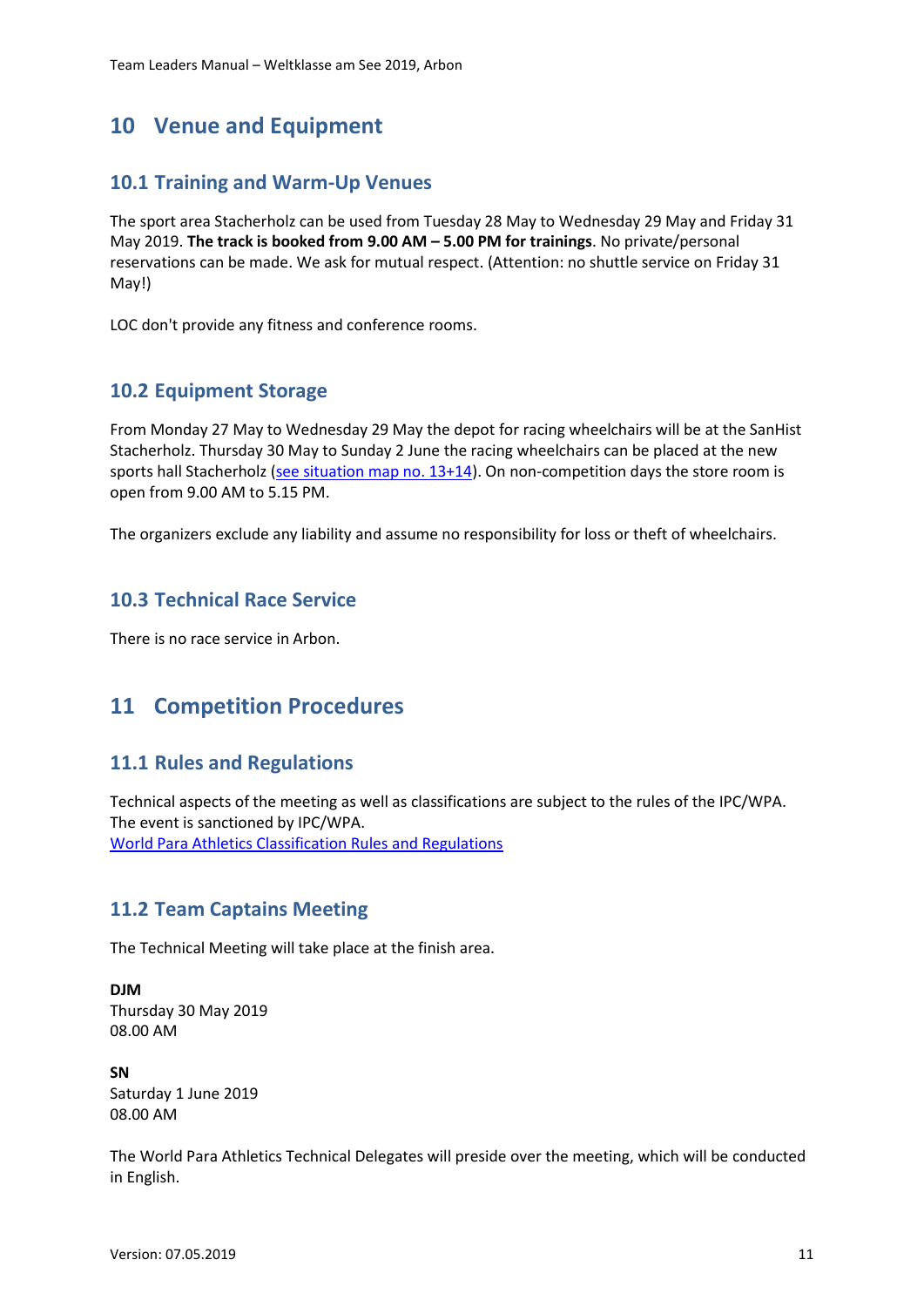### <span id="page-11-0"></span>**11.3 Competition Schedule**

The competition schedule will be published on [www.wheelchairsportevents.ch.](http://www.wheelchairsportevents.ch/)

### <span id="page-11-1"></span>**11.4 Disciplines**

ATTENTION: This competition is only open for the categories T33, T34, T51–T54, RR1–RR3! There are no throwing and jump competitions in Arbon.

| Daniela Jutzeler Memorial, 30 May 2019<br>Maximum 3 disciplines                                                                                                                             | Swiss Nationals, 1/2 June 2019                                                                                                                                                                                              |
|---------------------------------------------------------------------------------------------------------------------------------------------------------------------------------------------|-----------------------------------------------------------------------------------------------------------------------------------------------------------------------------------------------------------------------------|
| 100 m (T33, T34, T51-T54, RR1, RR2, RR3)<br>200 m (T33, T34, T51-T54)<br>400 m (T33, T34, T51-T54)<br>800 m (T33, T34, T51-T54)<br>1500 m (T33, T34, T51-T54)<br>5000 m (T33, T34, T51-T54) | 100 m (T33, T34, T51-T54, RR1, RR2, RR3)<br>200 m (T33, T34, T51-T54)<br>400 m (T33, T34, T51-T54)<br>800 m (T33, T34, T51-T54)<br>1500 m (T33, T34, T51-T54)<br>5000 m (T33, T34, T51-T54)<br>10'000 m (T33, T34, T51-T54) |
|                                                                                                                                                                                             |                                                                                                                                                                                                                             |

Events must not be carried out if they are of no interest to Swiss athletes and/or have too few (less than three) entries. Should an event be cancelled, the athletes concerned will be informed of same by the organisers, after the closing date for entries.

#### <span id="page-11-2"></span>**11.5 Athletes' Bibs**

All athletes will receive two bibs. The bibs (and the necessary safety pins) will be distributed at the accreditation. Bibs must be worn in accordance with World Para Athletics Rules. Failure to comply with the Rules may result in a disqualification and/or sanction.

- Every athlete shall be provided with two bibs, which during the competition, shall be worn visibly on the breast and back, except in the Jumping Events, where one bib may be worn on the breast or back only. If numbers are used, they shall correspond with the number allocated to the athlete on the start list or in the programme. If track suits are worn during the competition, bibs shall be worn on the track suit in a similar manner.
- Note: One of the bibs shall be visibly displayed on the back of the racing chair, throwing frame and on the lateral side of the RaceRunning Frame.
- These bibs must be worn as issued and may not be cut, folded or obscured in any way. In long distance events, the bibs may be perforated to assist the circulation of air, but the perforation must not be made on any of the lettering or numerals that appear on them.
- Where Photo Finish System is in operation, the LOC may require athletes to wear additional number identification of an adhesive type on the side of their shorts.
- Note: For athletes competing in all individual and team track and road wheelchair races, these additional number identifications shall be worn on the helmet.

The same bibs are to be used by the athletes, regardless of the number of events in which they compete. Bibs cannot be reprinted.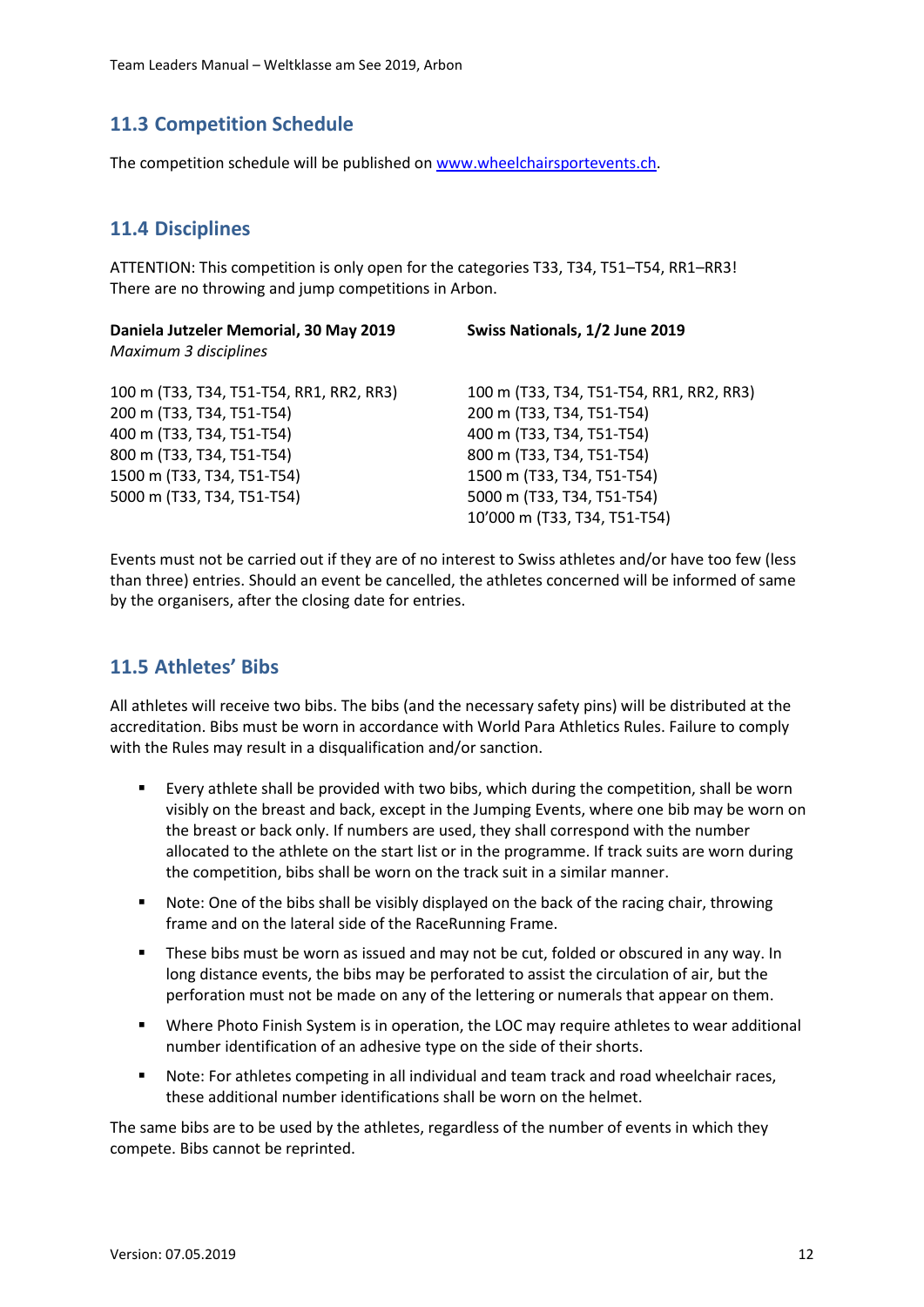#### <span id="page-12-0"></span>**11.6 Personal Belongings**

Athletes will only be permitted to take a backpack or similar sized bag with them onto the Field of Play.

A strict inspection will be made for illegal and prohibited items, which athletes may have in their possession. Electronic devices (e.g. radios, tablets, mobile phones, cameras, etc.) shall not be permitted. Any items that do not conform to the World Para Athletics Technical and/or Advertising Rules and Regulations will be confiscated. Confiscated items may be retrieved at the information desk at the 'Berufsschulhaus' after the event [\(see situation map no. 1\)](http://www.wheelchairsportevents.ch/__/frontend/handler/document/42/715/Situationsplan%20Stacherholz%20mit%20Legende_a.pdf).

#### <span id="page-12-1"></span>**11.7 Call Room**

The Call Room is located next to the track. All athletes will use this Call Room.

In the Call Room, checks on athletes' numbers, clothing and bags will be carried out. See above information about items which are not permitted on the Field of Play. The same procedure will apply for assistants who enter the Field of Play with an athlete.

#### **Call Room Times**

15 Min. before start Wheelchair Track

#### <span id="page-12-2"></span>**11.8 Timing and Measurement**

Official timing and measurement will be provided by Perü Timing / ALGE.

#### <span id="page-12-3"></span>**11.9 Victory Ceremonies**

There will be some ceremonies per day in the Stacherholz arena Arbon. Please check the victory ceremony schedule on site. For those participating in the victory ceremonies please be at the tent next to the time keeping at least 10 minutes prior to the scheduled time. From there you will be guided to the victory ceremony area.

#### **DJM:**

No victory ceremonies at the DJM

#### **Swiss Nationals:**

Victory ceremonies at the Swiss Nationals only for Swiss athletes for each distance (T33/34; T51/52; T53/54)

#### <span id="page-12-4"></span>**11.10 Technical Protests and Appeals**

Protests and Appeals will be handled according to Chapter 4 of the World Para Athletics Rules and Regulations. Protests and appeals shall be given to the TD or track referee.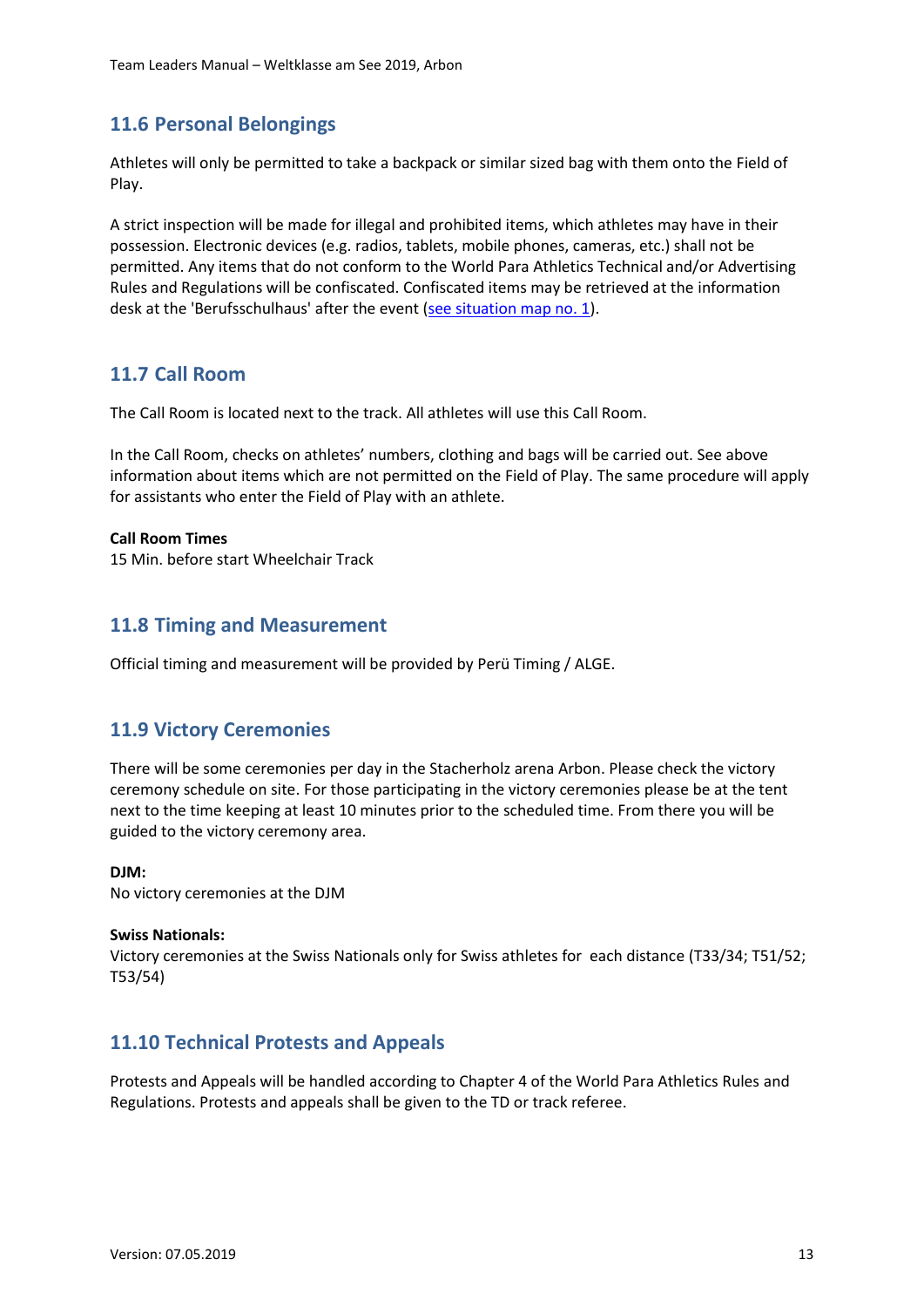#### <span id="page-13-0"></span>**11.11 Results**

Results will be published on [www.wheelchairsportevents.ch.](http://www.wheelchairsportevents.ch/) Follow the results live and download the App > 'Rollstuhlsport Schweiz'.

## <span id="page-13-1"></span>**12 Medical Services**

#### <span id="page-13-2"></span>**12.1 Emergency Contact Numbers**

#### **During the competition**

Medical service is provided at the competition area during training and competition.

#### **Outside the competition**

In all other cases, please contact the hotel reception.

#### <span id="page-13-3"></span>**12.2 Medical Insurance**

Any costs incurred for any other medical care must be paid by the patient or their National Paralympic Committee. All participating athletes are responsible for arranging their personal travel and accident insurance coverage.

## <span id="page-13-4"></span>**13 Doping Control**

Samples will be collected by official doping control officers both in and out of competition. The samples will be urine and/or blood and these can be collected anytime, anywhere. At the time of notification the officer will advise which type of sample (blood, urine or both) the athlete will be asked to provide. They will then chaperone the athlete to the Sample Collection Station where the sample(s) will be collected. The athlete will be required to show official identification before providing a sample, so please ensure that your athletes carry photo identification at all times.

## <span id="page-13-5"></span>**14 Contact**

**World Para Athletics** Phone: +49 228 2097 200 E-mail: [info@worldparaathletics.org](mailto:info@worldparaathletics.org)

**LOC Wheelchair Sport Switzerland Administration** Linda Wiprächtiger Phone: +41 41 939 54 13 E-mail: [rss@spv.ch](mailto:rss@spv.ch)

### **LOC President**

Nick Sigg Mobile: +41 76 509 53 90 E-mail: [a-nsigg@bluewin.ch](mailto:a-nsigg@bluewin.ch)